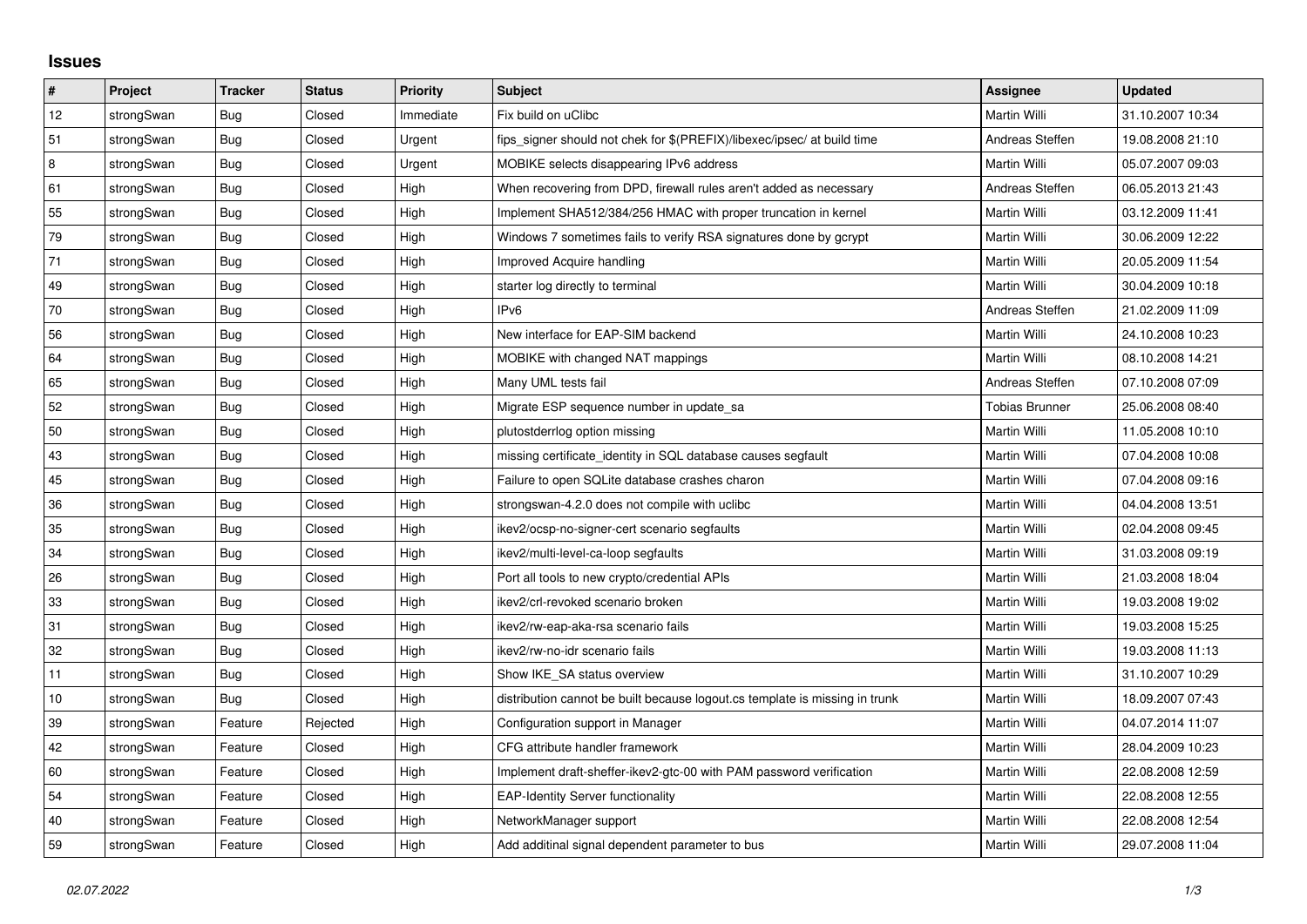| #              | Project    | <b>Tracker</b> | <b>Status</b> | <b>Priority</b> | <b>Subject</b>                                                         | <b>Assignee</b>       | <b>Updated</b>   |
|----------------|------------|----------------|---------------|-----------------|------------------------------------------------------------------------|-----------------------|------------------|
| 46             | strongSwan | Feature        | Closed        | High            | DNS resolving for hosts in ike_cfg                                     | Martin Willi          | 09.06.2008 09:34 |
| 25             | strongSwan | Feature        | Closed        | High            | alternative crypto implementation                                      | <b>Martin Willi</b>   | 31.05.2008 09:49 |
| 37             | strongSwan | Feature        | Closed        | High            | Hash and URL support for IKEv2                                         | <b>Tobias Brunner</b> | 18.04.2008 13:38 |
| 48             | strongSwan | Feature        | Closed        | High            | Parallel trustchain verification                                       | Martin Willi          | 16.04.2008 11:33 |
| 47             | strongSwan | Feature        | Closed        | High            | <b>RNG API</b>                                                         | <b>Martin Willi</b>   | 16.04.2008 11:27 |
| 41             | strongSwan | Feature        | Closed        | High            | CFG attribute provider framework                                       | Martin Willi          | 16.04.2008 11:24 |
| $\overline{7}$ | strongSwan | Feature        | Closed        | High            | Relational database configurations/credentials                         | Martin Willi          | 02.04.2008 16:30 |
| 30             | strongSwan | Feature        | Closed        | High            | Certificate caching                                                    | Martin Willi          | 02.04.2008 14:50 |
| 22             | strongSwan | Feature        | Closed        | High            | OCSP support                                                           | Martin Willi          | 10.03.2008 18:41 |
| 21             | strongSwan | Feature        | Closed        | High            | CRL support                                                            | <b>Martin Willi</b>   | 10.03.2008 18:40 |
| 24             | strongSwan | Feature        | Closed        | High            | Update doxygen documentation                                           | Martin Willi          | 22.02.2008 16:07 |
| 27             | strongSwan | Feature        | Closed        | High            | Create a database API                                                  | Martin Willi          | 19.02.2008 15:16 |
| 20             | strongSwan | Feature        | Closed        | High            | Pluggable fetcher plugins                                              | <b>Martin Willi</b>   | 18.02.2008 09:58 |
| 16             | strongSwan | Feature        | Closed        | High            | Generic plugin architecture                                            | Martin Willi          | 15.02.2008 09:37 |
| 13             | strongSwan | Feature        | Closed        | High            | Implement a modular credential framework                               | <b>Martin Willi</b>   | 15.02.2008 09:36 |
| 17             | strongSwan | Feature        | Closed        | High            | Pluggable crypto modules                                               | Martin Willi          | 15.02.2008 09:36 |
| 19             | strongSwan | Feature        | Closed        | High            | Include EAP-MD5 into trunk                                             | Martin Willi          | 13.12.2007 09:48 |
| 18             | strongSwan | Feature        | Closed        | High            | Merge EAP-AKA module into trunk                                        | Martin Willi          | 13.12.2007 09:47 |
| 15             | strongSwan | Feature        | Closed        | High            | Implement rauthentication using RFC4478                                | Martin Willi          | 30.11.2007 14:55 |
| 14             | strongSwan | Feature        | Closed        | High            | Initiate/Terminate IKE_SAs                                             | Martin Willi          | 13.11.2007 14:04 |
| 6              | strongSwan | Feature        | Closed        | High            | XML based configuration interface: Control                             | Martin Willi          | 13.11.2007 14:04 |
| $\overline{c}$ | strongSwan | Feature        | Closed        | High            | Complete MOBIKE support                                                | Martin Willi          | 31.10.2007 10:30 |
| 5              | strongSwan | Feature        | Closed        | High            | XML based configuration interface: Status query                        | <b>Martin Willi</b>   | 07.08.2007 08:49 |
| 4              | strongSwan | Feature        | Closed        | High            | XML based configuration interface: Infrastructure                      | Martin Willi          | 02.07.2007 16:30 |
| -1             | strongSwan | Feature        | Closed        | High            | Partial MOBIKE implementation                                          | Martin Willi          | 02.07.2007 16:14 |
| 3              | strongSwan | Feature        | Closed        | High            | refactoring of thread management                                       | <b>Martin Willi</b>   | 29.06.2007 14:49 |
| 73             | strongSwan | Issue          | Closed        | High            | StrongSwan IKEv2 CERT Payload missing first 0x30 byte of DER-encoding. | Martin Willi          | 06.05.2013 21:33 |
| 214            | strongSwan | Bug            | Closed        | Normal          | OS X lacks sem_timedwait                                               | Martin Willi          | 20.08.2012 17:22 |
| 66             | strongSwan | Bug            | Closed        | Normal          | patch for alignment buffer on xscale ARM processor                     | Martin Willi          | 14.11.2008 15:35 |
| 62             | strongSwan | Bug            | Closed        | Normal          | ikev2 missing rekeying support not recognised                          | Martin Willi          | 14.11.2008 15:17 |
| 58             | strongSwan | <b>Bug</b>     | Closed        | Normal          | Please fix bashism in /src/ipsec/ipsec.in                              | Martin Willi          | 16.07.2008 09:08 |
| 53             | strongSwan | Bug            | Closed        | Normal          | Printf handler for proposal t                                          | Martin Willi          | 12.06.2008 14:23 |
| 44             | strongSwan | <b>Bug</b>     | Closed        | Normal          | multiple copies of ca certificate in cache                             |                       | 07.04.2008 10:51 |